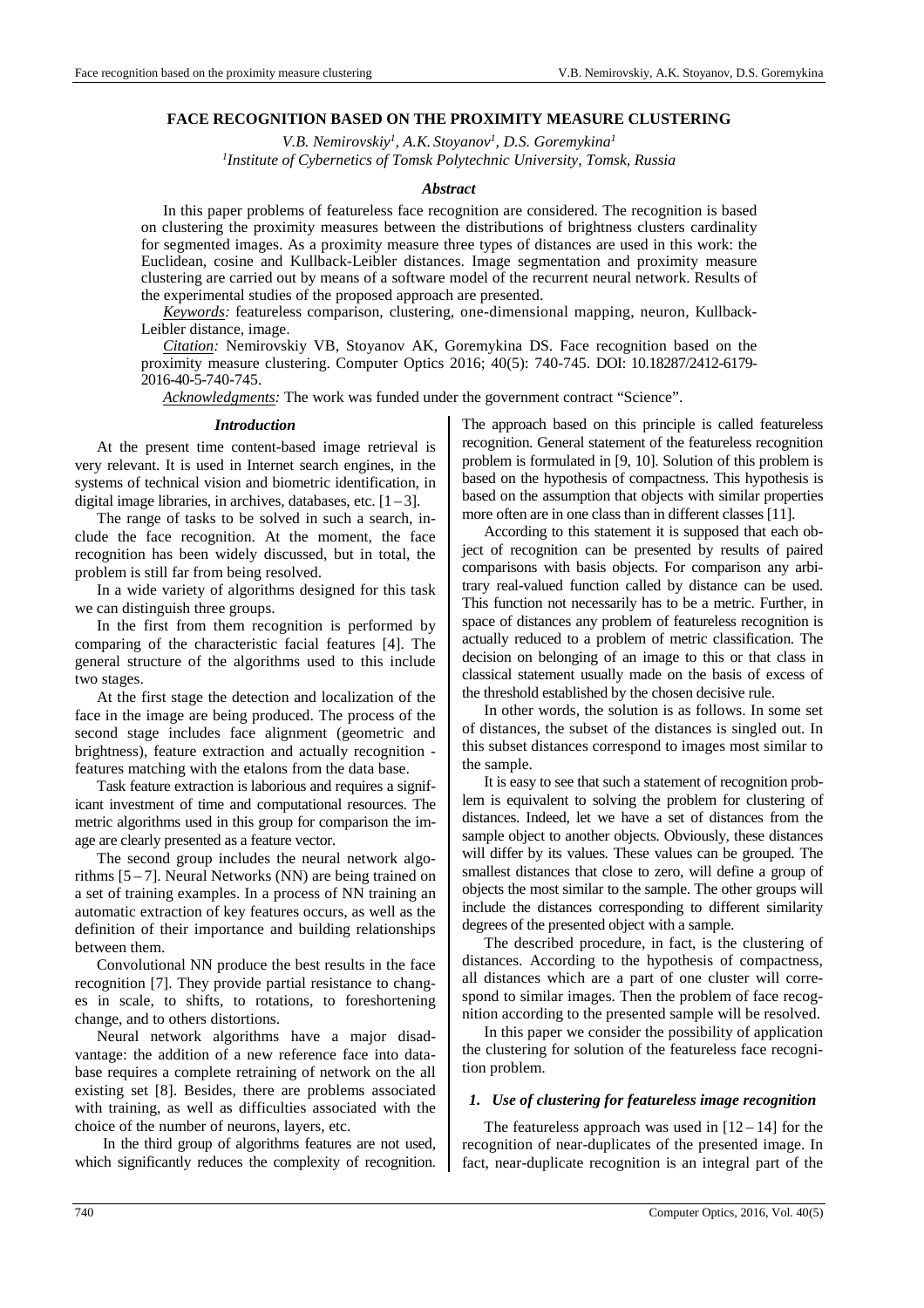face recognition. As a distance function in these studies the cosine distance was used. With it the proximity of distributions for the cardinalities of brightness clusters was evaluated.

Obtaining a decision rule for featureless recognition in case of the use Euclidean metric as well as Manhattan metric as a function for pairwise comparison of the objects is shown in [10].

To implement the featureless images recognition, it is necessary to answer a few questions. The first of them what characteristic of the image need to select for comparison. The next question – what function need to select for the pairwise comparison of images.

Often an image is described by a vector in a multidimensional space of the values of considered characteristic, for example the brightness values of its pixels. In this case, for analysis of brightness characteristics often the histograms are used. Comparison of presented this way images more often are carried out by means of Euclidean metric. Use of the vector of all brightness values in the image description is redundant. Really, in any image there exist pixels with similar brightness values. These values may be represented in the histogram by the several adjacent columns. Such columns may be combined almost without loss of informativeness. This consolidation can significantly reduce the dimension of the image description. But combining of the histogram's columns essentially means the original image is needed to segment by brightness. In other words, featureless comparison of images easier to perform for the images segmented by brightness.

Any histogram can be interpreted as an estimate of a probability density of random value by its empirical values. For an image the pixel brightness is such random value.

A similar estimate of the probability can be obtained for the segmented image. For simplicity, we consider the images in a gray scale.

Let us suppose, for simplicity of reasoning, that image segmentation is performed by a brightness pixels clustering. If *Ni* is a number of brightness values of pixels for *i*th cluster and  $N$  is a total number of pixels in the image, then the relative frequency of brightness of *i*-th cluster  $p_i = N_i/N$  can be considered as an estimate of probability density. Indeed, for any *i* value  $p_i < 1$  and  $\sum p_i = 1$ , i.e., the frequency  $p_i$  can be considered as the estimated probability of presence the pixel brightness value in the *i*-th cluster.

Thus any image is associated with the probability distribution of the pixel brightness in the clusters. In [12], the relative frequency  $p_i$  is called the relative cardinality of the cluster. This term we will use further.

In this case, the task of two images comparison is reduced to a comparison of two probability distributions. Quantitative estimation of such a comparison is accepted to perform by using the Kullback-Leibler distance. From the information point of view, the Kullback-Leibler distance is a measure of the loss of information about the reference distribution  $\Phi(x)$  if to submit it by the distribution  $G(x)$ . Thus, this measure allows to estimate the difference in the

information of any two distributions  $\Phi(x)$  and  $G(x)$ . That is, the distribution of clusters cardinality provides the ability to compare the fields of measurement.

The Kullback-Leibler distance *d* between the two images can be calculated by the formula

$$
d = \sum_{i} p_i \cdot \ln(p_i/q_i), \tag{1}
$$

where  $p_i$  is cardinality of the *i*-th cluster of the reference image and  $q_i$  is cardinality of the same cluster for comparing image.

## *2. Clustering of the Kullback-Laibler distance*

Different values of the distance *d* determine a degree of proximity to the sample image. A zero value of *d* corresponds to an exact copy of presented image. The greater the distance *d*, the greater the difference between images. In other words, it means either finding of an exact copy of the sample, or finding image similar to sample. In the second case it may be near-duplicates of sample conditioned by change in the imaging conditions, such as illumination, shooting angle or zooming the image when copying.

For featureless recognition we used method of clustering that does not require a priori knowledge of the number of clusters. This property has the data clustering with help of recurrent neural network that was considered in  $[12 - 16]$ . This clustering method allows you simple enough to select the subsets (the clusters) of data having similar properties from data set.

Let us consider the model of functioning of a single neuron in the specified recurrent neural network  $[15 - 16]$ to find out which property allows you to combine data into one cluster.

Operating of the neuron with activation function  $f(x)$ is modeled by the one-dimensional mapping on it of input signal value *x*. In our case, such function is a sigmoid. For sigmoid the mapping  $x_{n+1} = f(x_n)$  is the contraction mapping (here  $n$  is the current iteration number). Mapping is the contraction mapping if there exists a constant  $K < 1$  such that for any two points *x* and *y* the inequality

$$
\rho(f(x), f(y)) \le K\rho(x, y),\tag{2}
$$

where ρ is distance between points *x* and *y*.

Observance of this inequality leads to the fact that due to mapping the any value reaches a stable fixed point *x*\* with a given accuracy for a certain number of iterations. A fixed point is the point for which have the equality  $x^* = f(x^*)$ .

Accuracy of approximation to the *x*\* in a result of *n* iterations is determined by the relation [17]:

$$
\rho(f^{n}(x), x) \le K^{n}d / (1 - K),
$$
\n(3)

where  $d = \rho(x, f(x))$ 

From (3) it is easy to get:

$$
\frac{\rho(f^n(x), x^*)}{\rho(x, f(x))} \le \frac{K^n}{(1 - K)},
$$
\n(4)

where  $f^{n}(x)$  is a value of mapping on its *n*-th iteration, *n*  $= 0, 1, 2, \ldots$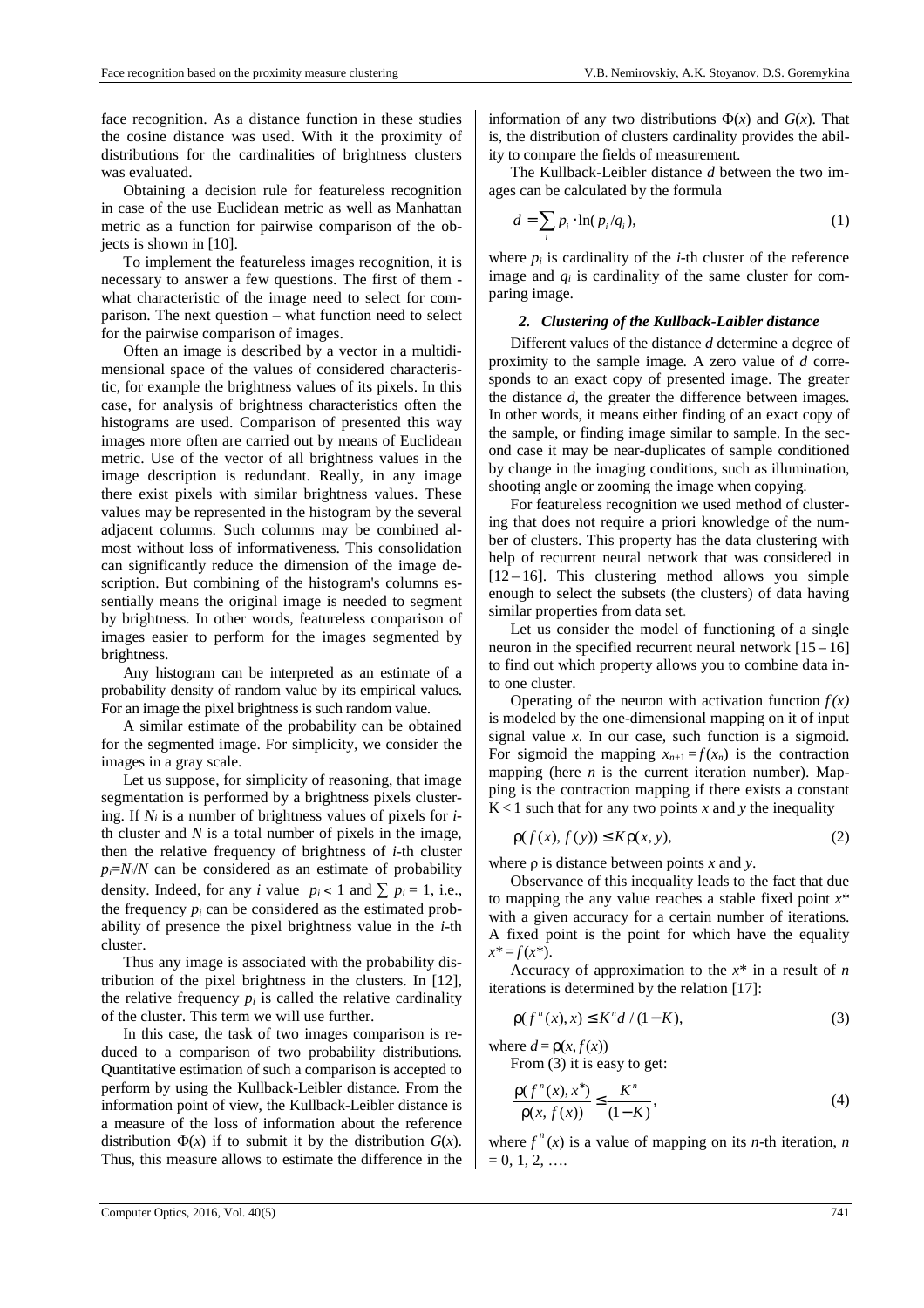By (4) it follows that from the set of input signal values **x** we can select the subsets of values that satisfy (4) for a given **n** (i.e. the clusters of values). United in one cluster the values have a common property – an equal number of iterations required to achieve the stable fixed point. Should be noted that not for every *n* in the input signal there are the values **x** satisfying of (4). The clusters for such *n* we call empty clusters.

Thus, the process of mapping, which implemented by the neuron allows to select the clusters on the set of input signal values. As such, the set we may be considered set of distances between the sample and the other images, which compare with the sample.

If we will include in clustering process in addition the distance sample – sample, then all distances in the same cluster with sample will be correspond to images closest to sample. Clusters neighboring with this cluster will be correspond to images having more differences with the sample. At the same time although such images are more different from sample, they are similar to each other.

## *3. Experimental results*

To check presented above the reasoning, we carried out a number of experiments. Experiments were conducted by the following procedure.

Two samples from several face images were formed. The first of these samples consisted of 45 images (sets of 9 images for five persons). Each set includes the original face image (let us call it further by its number, e.g. image 1) taken from a database of images provided by Yandex (see Fig. 1), and the various distortions of the original image obtained in Adobe Photoshop.



*Fig. 1. The original images of recognizable faces* 

Thus, in each set there were used:

- 1 an original image;
- 2 Gaussian blur by radius of 2 pixels;
- 3 Gaussian blur by radius of 4 pixels;
- 4 Gaussian blur by radius 6 pixels;
- 5 a spot noise;
- 6 a mirror reflection;
- 7 ripples;
- 8 a reduced image;
- $9 wind$ .

The second of these samples included a set of images from the collection [18]. The collection includes 20 face images of 375 people in different lighting conditions. Part of the images has a significant deviation from frontal view and expresses different emotions. Total in our experiments from this database has been used 40 images of two people (the files from 9338462.1.jpg to 9338462.20.jpg and the files from hensm.1.jpg to hensm.20.jpg of collection [18]).

For each image the distribution of relative cardinality of brightness clusters was formed. Clustering of brightness was performed by the recurrent neural network (Fig. 2) with the parameters calculated in accordance to  $[13 - 16]$ .



*Fig. 2. The structure of the neural network*

To ensure equal conditions of brightness clustering for all images, in our case, unlike  $[13 - 16]$ , one-step clustering without optimization of the parameter  $\mu$  in the expression of neuron activation function was used:

$$
f(x) = \mu / [1 + \exp(-\alpha x + \beta)],
$$

where  $\alpha$  is a coefficient of inclination and  $\beta$  is the amount of displacement.

The first series of experiments was implemented by the following algorithm:

• a sample image is chosen alternately from the existing originals;

• the distance from the sample to each of all other images is calculated;

• clustering of a set of obtained distances is performed (including zero distance).

For clustering distances, the same neural network was used, but with the optimization of µ. Evaluation of the images proximity to the sample was carried out using three distances: Euclidean distance, cosine distance and Kullback-Leibler distance. The results of this series of experiments are given in Tables 1 and 2.

*Table 1. The distribution of correctly recognized faces by the clusters* 

| Clusters | Distance  |        |                  |  |
|----------|-----------|--------|------------------|--|
|          | Euclidean | Cosine | Kullback-Leibler |  |
| 1-2      |           |        |                  |  |
| $-3$     |           |        |                  |  |

By (4) it is follows that clustering may reveal several clusters for specific values of the number of iterations n. Some of them will be filled by the distance values; part of them will be not filled. Table 2 shows the content of only a few filled clusters. This content is sufficient to perform the analysis.

The content of the vast majority of unspecified in Table 2 clusters includes the distances to the images, which do not similar to the sample and therefore are not of interest for further discussion.

In Table 1 for all five sets of collection (45 images total) the distribution by clusters of number of all correctly recognized images (to be more exact corresponding to them distances) is shown. Results is given for the first two clusters and for the first three clusters for each metric. We can see that the first two clusters contain 93 % of all correctly recognized faces (42 face images) only for the Kullback-Leibler distance. When using the first three clusters this percentage increases to 96 % for all metrics. Therefore, for analyzing of clustering results it is sufficient to consider the content of the first three clusters.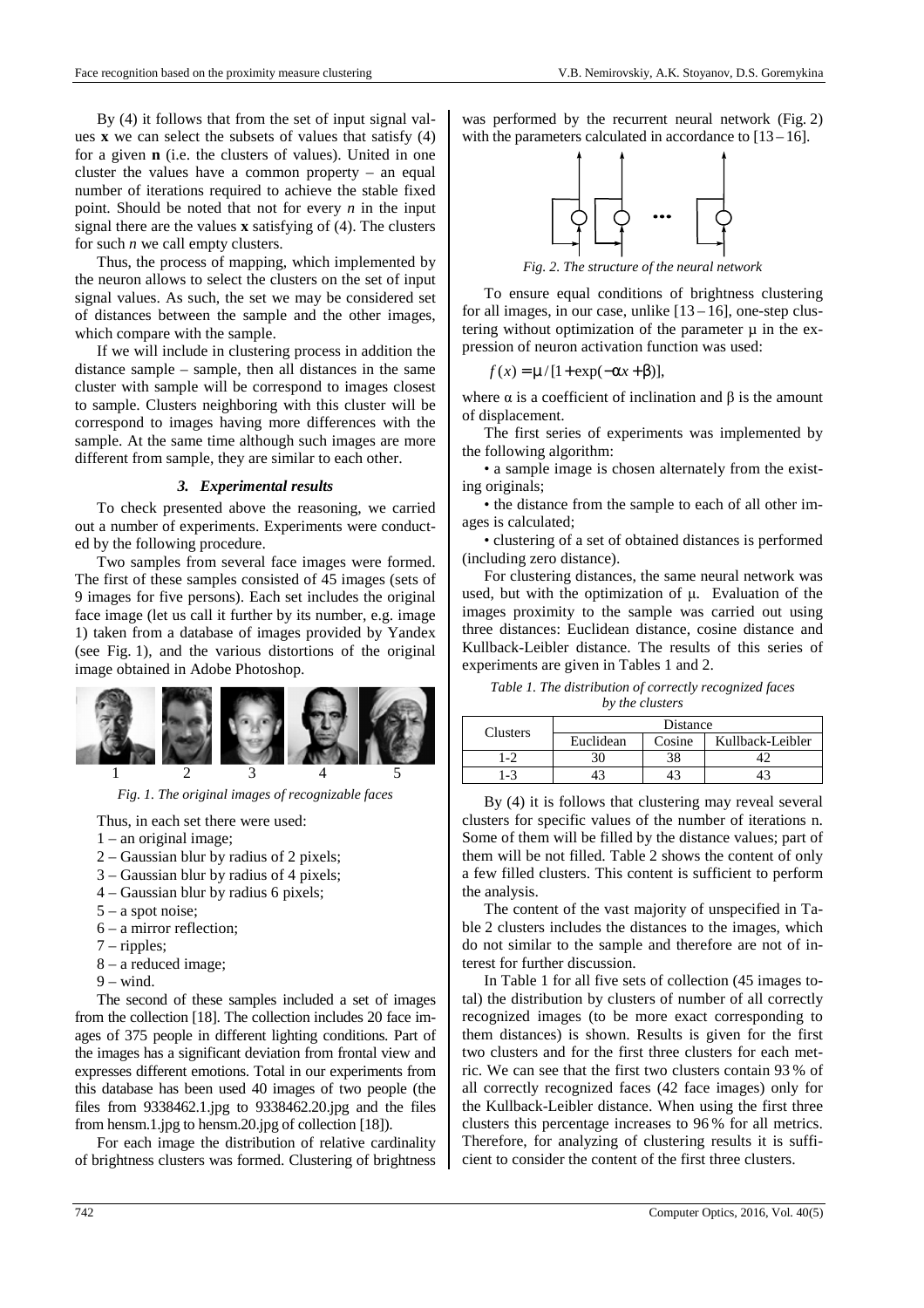The cells content of Table 2 shows number of distances fallen into specified cluster for each metrics. Image number of original from collection of Fig. 1, to which distance relates, is indicated in brackets. For example, notation 9(4) mean 9 distances corresponding to images from the set of 4 th original (see Fig. 1). Several distances corresponding to different originals are separated by semicolon.

| Sample - image 1 from Fig. 1 |                              |                 |                           |  |  |  |
|------------------------------|------------------------------|-----------------|---------------------------|--|--|--|
| Clusters                     | Distance                     |                 |                           |  |  |  |
|                              | Euclidean                    | Cosine          | Kullback-Leibler          |  |  |  |
| $\mathbf{1}$                 | 1(1)                         | 3(1)            | 6(1)                      |  |  |  |
| $\overline{\mathbf{c}}$      | 5(1)                         | 6(1)            | 3(1); 3(4)                |  |  |  |
| 3                            | 3(1)                         | 9(4)            | 6(4)                      |  |  |  |
| Sample - image 2 from Fig. 1 |                              |                 |                           |  |  |  |
| Clusters                     | Distance                     |                 |                           |  |  |  |
|                              | Euclidean                    | Cosine          | Kullback-Leibler          |  |  |  |
| 1                            | 1(2)                         | 3(2)            | 5(2)                      |  |  |  |
| $\overline{2}$               | 3(2)                         | 2(2)            | 4(2)                      |  |  |  |
| $\overline{3}$               | 5(2)                         | 4(2)            | $8(1)$ ; 9(3); 1(4); 9(5) |  |  |  |
| Sample - image 3 from Fig. 1 |                              |                 |                           |  |  |  |
| <b>Clusters</b>              | Distance                     |                 |                           |  |  |  |
|                              | Euclidean                    | Cosine          | Kullback-Leibler          |  |  |  |
|                              |                              |                 |                           |  |  |  |
| 1                            | 1(3)                         | 1(3)            | 2(3)                      |  |  |  |
| $\boldsymbol{2}$             | 6(3)                         | 5(3)            | 6(3)                      |  |  |  |
| 3                            | 1(3)                         | 2(3)            | $1(3)$ ; 6(4); 6(5)       |  |  |  |
|                              | Sample - image 4 from Fig. 1 |                 |                           |  |  |  |
|                              |                              | <b>Distance</b> |                           |  |  |  |
| Clusters                     | Euclidean                    | Cosine          | Kullback-Leibler          |  |  |  |
| 1                            | 1(4)                         | 1(4)            | 1(4)                      |  |  |  |
| $\overline{c}$               | 8(4)                         | 8(4)            | 7(4)                      |  |  |  |
| $\overline{3}$               | 1(3)                         | 1(3)            | 9(1); 9(3); 6(5)          |  |  |  |
|                              | Sample - image 5 from Fig. 1 |                 |                           |  |  |  |
|                              |                              | Distance        |                           |  |  |  |
| <b>Clusters</b>              | Euclidean                    | Cosine          | Kullback-Leibler          |  |  |  |
| 1                            | 2(5)                         | 2(5)            | 1(5)                      |  |  |  |
| $\boldsymbol{2}$<br>3        | 2(5)                         | 2(5)            | 7(5)                      |  |  |  |

*Table 2. Images in obtained clusters* 

Table 3 shows the distribution by clusters of the average image recognition error depending on the applied metric. It is seen that when using two clusters for recognition it is more profitable to calculate the Kullback-Leibler distance. In this case, we obtain average errors 1 and 2 types no more 0.07. When using three clusters it is more profitable to use the Euclidean distance which gives average errors 1 and 2 types no more 0.04.

| Clusters                             | Distance  |        |                  |  |  |
|--------------------------------------|-----------|--------|------------------|--|--|
|                                      | Euclidean | Cosine | Kullback-Leibler |  |  |
| The average error of the first type  |           |        |                  |  |  |
| $1-2$                                | 0.33      | 0.27   | 0.07             |  |  |
| $1 - 3$                              | 0.04      | 0.04   | 0.03             |  |  |
| The average error of the second type |           |        |                  |  |  |
| $1-2$                                |           |        | 0.05             |  |  |
| 1-3                                  | ) 02      | 0.12   | 0.53             |  |  |

*Table 3. Average error of image recognition* 

Figure 3 shows incorrectly recognized images when the first original of Fig. 1 was taken as sample. From the collection of Fig. 1 it is not difficult to discover that the first and the fourth faces are markedly different from the other faces.

At that, they have similar visual brightness distribution. Perhaps therefore the faces of Fig. 3 were attributed to the first original. Here, as in other cases of incorrect recognition, we meet with the semantic contradiction inherent to the present method. The contradiction is that each class used in face recognition, includes images of faces of the same person. Our method compares the brightness distributions, which are not sensitive to the semantics of the images. However, just this feature of the method allows detecting near-duplicates of one face.



*Fig. 3. Incorrectly recognized image: a) radius of the Gaussian blur is 4 pixels; b) radius of the Gaussian blur is 6 pixels; c) wind distortion* 

In the next experiment, the Gaussian blur of face 1 (Fig. 1) by radius of 6 pixels was taken as a sample. Proximity of images to sample was determined by the Kullback-Leibler distance. The set of obtained distances (including zero distance the sample-sample) have been clustered as described earlier. By a result of the clustering of these distances, in the first cluster was only zero distance. The remaining 8 distances for face images were included in the second cluster. This is consistent with the above conclusions. It is noteworthy that in this, as in the previous experiments, mirror reflection of faces as well as reduced faces were recognized unmistakably. All of them, depending on the used metric, fall into the first two or three filled cluster.

The next series of experiments was carried out with the second set of images taken from [18]. As previously noted, many images of this collection were obtained with deviations from the frontal view and express various kinds of emotions. Such images are often difficult to recognize by the presented sample. In Fig. 4 some of the images that illustrate this feature of the collection are shown.

In these experiments the image shown in Fig. 4.1 was used as a sample. To determine the proximity of images Kullback-Leibler distance was calculated. The set of the obtained distances (including zero distance) was clustered using the same neural network as before.



*Fig. 4. Faces from collection [18]*

Fig. 5 shows a diagram of distribution of the images by clusters as a result of the distances clustering. In the legend of Fig. 5 we use image file names from collection [18].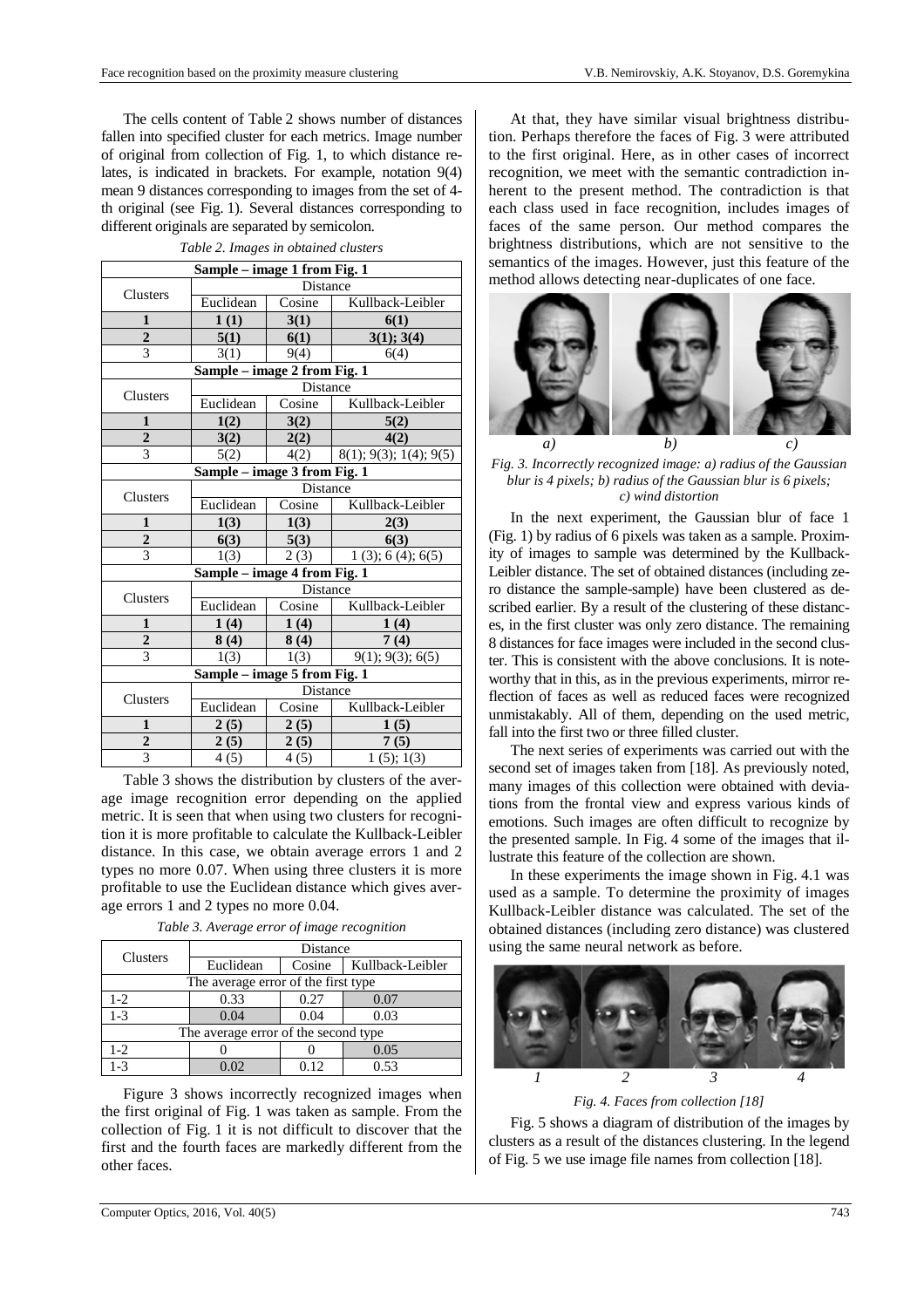

*Fig. 5. Distribution of the images by clusters* 

Previously, when discussing the inequality (4), it has been marked that the region of the input signal values **x** in the mapping process is divided into a number of subbands (i.e. clusters). Fig. 5 shows that the all of the images were distributed to 4 clusters. Besides the first two filled clusters are located close one to the other and contain all twenty distances corresponding to images belonging to a class of the sample. The remaining twenty distances are remoted from the first group by a large number of empty clusters. At the same time, they are also located in two neighboring clusters and correspond to the images of another face (of another class).

In this experiment, as in the previous ones, besides of images recognition by the presented sample, the effect of partial ordering of the unrecognized images into classes is observed. It consists in the fact that some clusters may include distances of a greater part or all of images of one or more classes. Table 4 shows the distribution of classes of the unrecognized images for clusters  $4 - 5$  when using the different metrics.

| Table 4. Images in obtained clusters |                     |                   |                  |  |  |  |
|--------------------------------------|---------------------|-------------------|------------------|--|--|--|
| Sample – image 1                     |                     |                   |                  |  |  |  |
| Clusters                             | Distance            |                   |                  |  |  |  |
|                                      | Euclidean           | Cosine            | Kullback-Leibler |  |  |  |
| $\overline{4}$                       | 2(4)                | 1(3); 2(5)        | 9(3); 8(5)       |  |  |  |
| 5                                    | 5(4)                | 8(3)              | $8(5)$ ; 9(4)    |  |  |  |
| Sample – image 2                     |                     |                   |                  |  |  |  |
| $\overline{4}$                       | 1(5)                | 1(3); 1(5)        | 1(1); 8(4)       |  |  |  |
| 5                                    | 1(4)                | 8(1); 8(3); 8(5); |                  |  |  |  |
|                                      |                     | 9(4)              |                  |  |  |  |
| Sample – image 3                     |                     |                   |                  |  |  |  |
| $\overline{4}$                       | 1(3)                | 1(3); 1(5)        | 3(1); 2(4)       |  |  |  |
| 5                                    | 1(4)                | 1(4)              | 6(1)             |  |  |  |
| Sample – image 4                     |                     |                   |                  |  |  |  |
| $\overline{4}$                       | 1(1); 8(3)          | 9(1); 7(3)        | 1(4)             |  |  |  |
| 5                                    | 8(1); 1(3); 4(5)    | 1(3); 1(5)        | 1(5)             |  |  |  |
| Sample – image 5                     |                     |                   |                  |  |  |  |
| $\overline{4}$                       | 1(3)                | 1(3)              | 8(3)             |  |  |  |
| 5                                    | $1(5)$ ; 5(3); 1(4) | 1(5); 1(3); 1(4)  | 1(4)             |  |  |  |

It is seen that this effect is mostly expressed when using the Kullback-Leibler distance.

## *Conclusion*

- 1. Clustering of proximity measures of segmented images to the sample allows to implement featureless face recognition.
- 2. To analyze featureless face recognition, it is sufficient to use two first clusters in the case of the Kullback-Leibler measure and three first clusters in the case of the Euclidean measure.
- 3. Using clustering of the proximity measure to the sample for face recognition allows to provide in the experiments the average errors 1 and 2 types not above 0.07.
- 4. Clustering of the proximity measure to the sample causes the effect of the partial ordering of the unrecognized images by the classes. This can be used for a preliminary selection of the groups of the similar images.

## *References*

- [1] Wang JZ, Li J, Wiederhold G. SIMPLIcity: Semantics-Sensitive Integrated Matching for Picture Libraries. IEEE Transactions on Pattern Analysis and Machine Intelligence, 2001; 23(9): 947-963.
- [2] Melnichenco A. Methods of search images by visual similarity and detection fuzzy duplicate images [In Russian]. Russian seminar on Information Retrieval Evaluation. ROMIP Proceedings 2009: 108-121.
- [3] Pimenov V. Simple methods for content-based image retrieval [In Russian]. Russian seminar on Information Retrieval Evaluation. ROMIP Proceedings 2010: 69-79.
- [4] Kuharev GA. Biometric systems: Methods and tools for the identification of the human person [In Russian]. Saint-Petersburg: Politechnika; 2001.
- [5] Hemant SM, Harpreet K. Face Recognition using PCA & neural network. International Journal of Emerging Science and Engineering (IJESE) 2013; 1(6): 71-75.
- [6] Varlamov A, Sharapov R. Machine Learning of Visually Similar Images Search. CEUR Workshop Proceedings 2012; 934: 113-120.
- [7] Taigman Y, Yang M, Ranzato M, Wolf L. DeepFace: Closing the Gap to Human-Level Performance in Face Verification. IEEE Conference on Computer Vision and Pattern Recognition (CVPR) 2014: 1701-1708. DOI: 10.1109/CVPR.2014.220.
- [8] Ibragimov VV, Arsentjev DA. Algorithms and methods for person recognition in the conditions of modern information technologies [In Russian]. Bulletin MGUP 2015; 1: 67-69.
- [9] Seredin OS. Linear methods of pattern recognition on the sets of the objects of arbitrary nature represented by pairwise comparisons. The general case [In Russian]. Izvestija TulGU: Natural Sciences 2012; 1: 141-152.
- [10] Seredin OS, Mottl VV, Tatarchuk AI, Razin NA Convex selective criteria of relevant vectors method in the spaceof objects pairwise comparisons [In Russian]. Izvestija Tul-GU: Natural sciences 2013; 1: 165-176.
- [11] Vorontsov KV. Lectures on the metric classification algorithms [In Russian]. Moscow: MFTI; 2007.
- [12] Nemirovskiy VB, Stoyanov AK. Near-duplicate image recognition based on the rank distribution of the brightness clusters cardinality. Computer Optics 2014; 38(4): 811-817.
- [13] Nemirovskiy VB, Stoyanov AK. Near-duplicate image recognition. Mechanical Engineering, Automation and Control Systems (MEACS). Proceedings of the International Conference, Tomsk, 2014, Institute of Electrical and Electronics Engineers (IEEE) 2014; 4. DOI: 10.1109/MEACS.2014.6986916.
- [14] Nemirovskiy VB, Stoyanov AK. Application of recurrent neural network for multi-step full-color image segmentation. The 8th International Forum on Strategic Technology (IFOST-2013), 2013, Ulaanbaatar, Mongolia. Mongolian University of Science and Technology 2013; 2: 221-224, DOI: 10.1109/IFOST.2013.6616891.
- [15] Nemirovskiy VB, Stoyanov AK. Multi-step segmentation of images by means of a recurrent neural network. The 7th International Forum on Strategic Technology (IFOST-